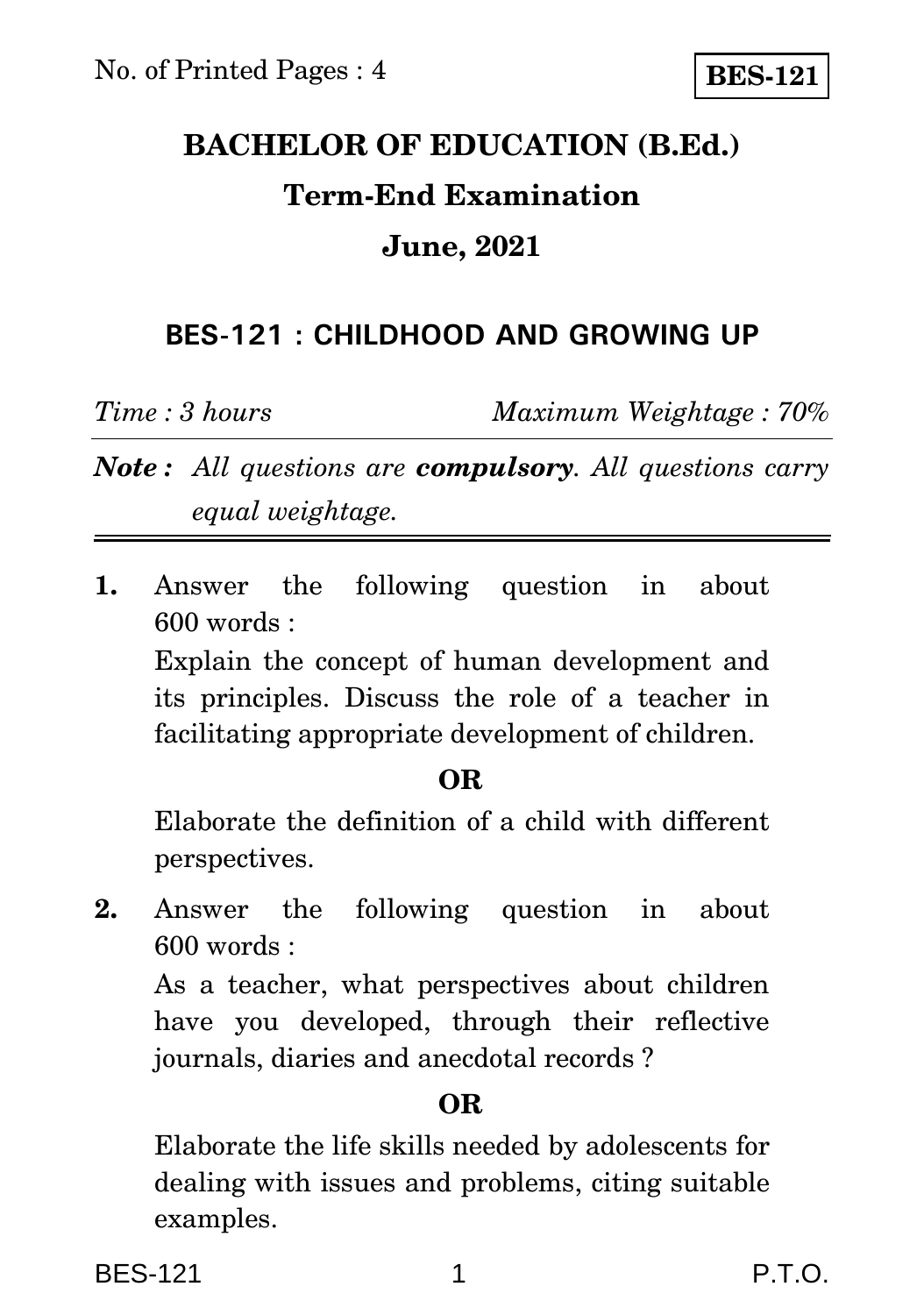- **3.** Answer any *four* of the following in about 150 words each :
	- (a) Differentiate between information-processing approach and developmental cognitive neuroscience approach.
	- (b) How does coping with stress and emotions help to manage oneself ? Illustrate with examples.
	- (c) Write a short note on United Nations Convention on the Rights of the Child (UNCRC).
	- (d) Describe the characteristics of life-span perspective of child development.
	- (e) Elaborate the implications for teachers in understanding the growing up experiences of children.
	- (f) What steps would you take to resolve conflicts in classroom ? Illustrate with an example.
- **4.** Answer the following question in about 600 words :

In your school you might have identified some children chewing tobacco in your classroom. As a teacher, how would you deal with this case based on bio-ecological perspective ?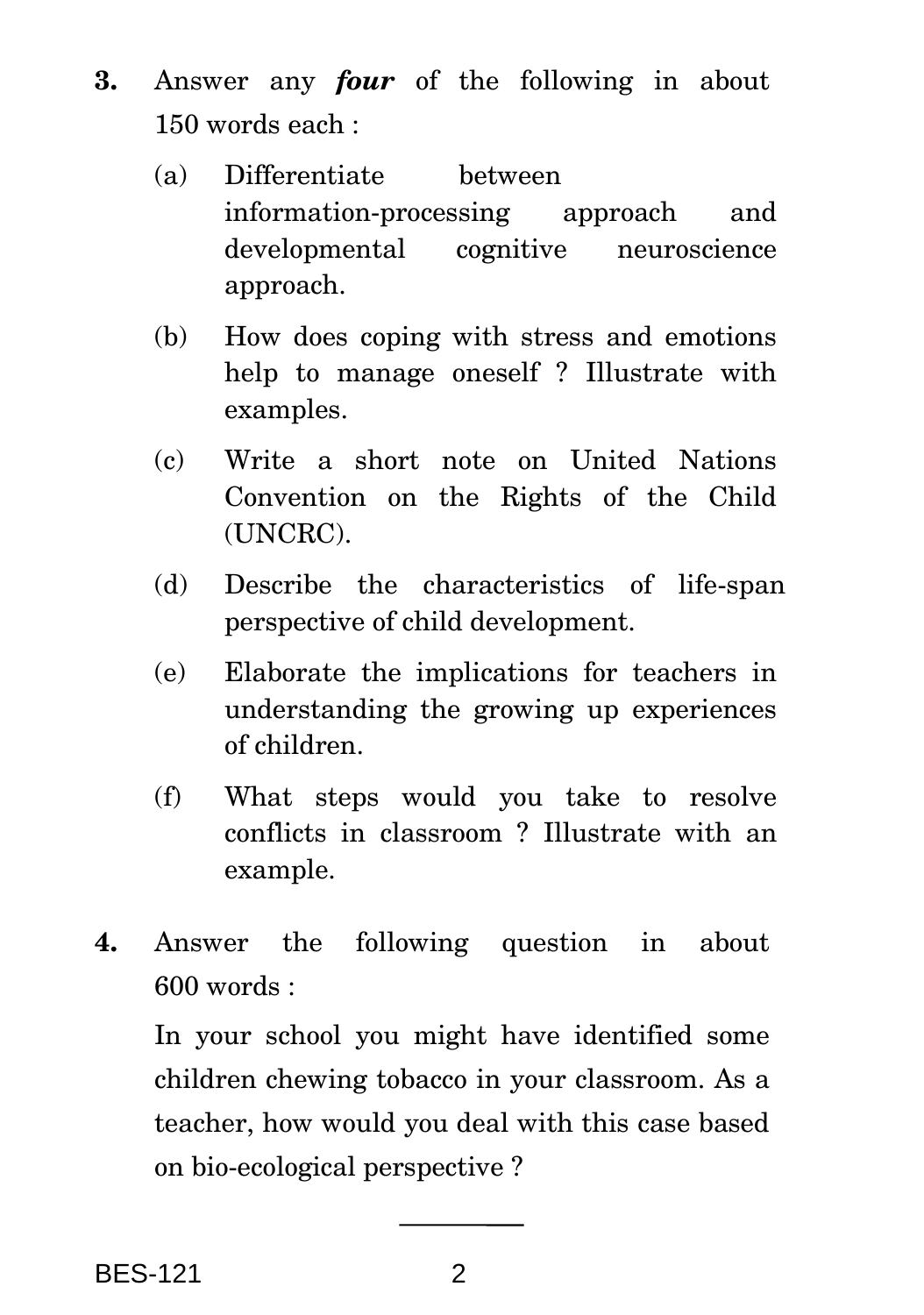बी.ई.एस.-121

# शिक्षाशास्त्र स्नातक (बी.एड.)

# सत्रांत परीक्षा

### जून, 2021

# बी.ई.एस.-121 : बाल्यावस्था एवं विकास

समय : 3 घण्टे

अधिकतम भारिता : 75%

नोट : सभी प्रश्न अनिवार्य हैं । सभी प्रश्नों की भारिता समान है ।

निम्नलिखित प्रश्न का उत्तर लगभग 600 शब्दों में दीजिए : 1. मानव विकास के सम्प्रत्यय तथा इसके सिद्धान्तों की व्याख्या कीजिए । बच्चों में उपयुक्त विकास में मदद करने हेतु एक शिक्षक की भूमिका की चर्चा कीजिए ।

अथवा

विविध परिप्रेक्ष्यों के साथ एक बच्चे की परिभाषा का उल्लेख कीजिए ।

निम्नलिखित प्रश्न का उत्तर लगभग 600 शब्दों में दीजिए :  $2.$ एक शिक्षक के रूप में बच्चों के चिन्तन लेख (जर्नल), डायरी तथा उपाख्यानात्मक अभिलेख से आप बच्चों के प्रति कैसे परिपेक्ष्य विकसित करेंगे ?

#### अथवा

किशोरों के मुद्दों और समस्याओं से निपटने के लिए आवश्यक जीवन कौशलों का उचित उदाहरण देते हुए वर्णन कीजिए ।